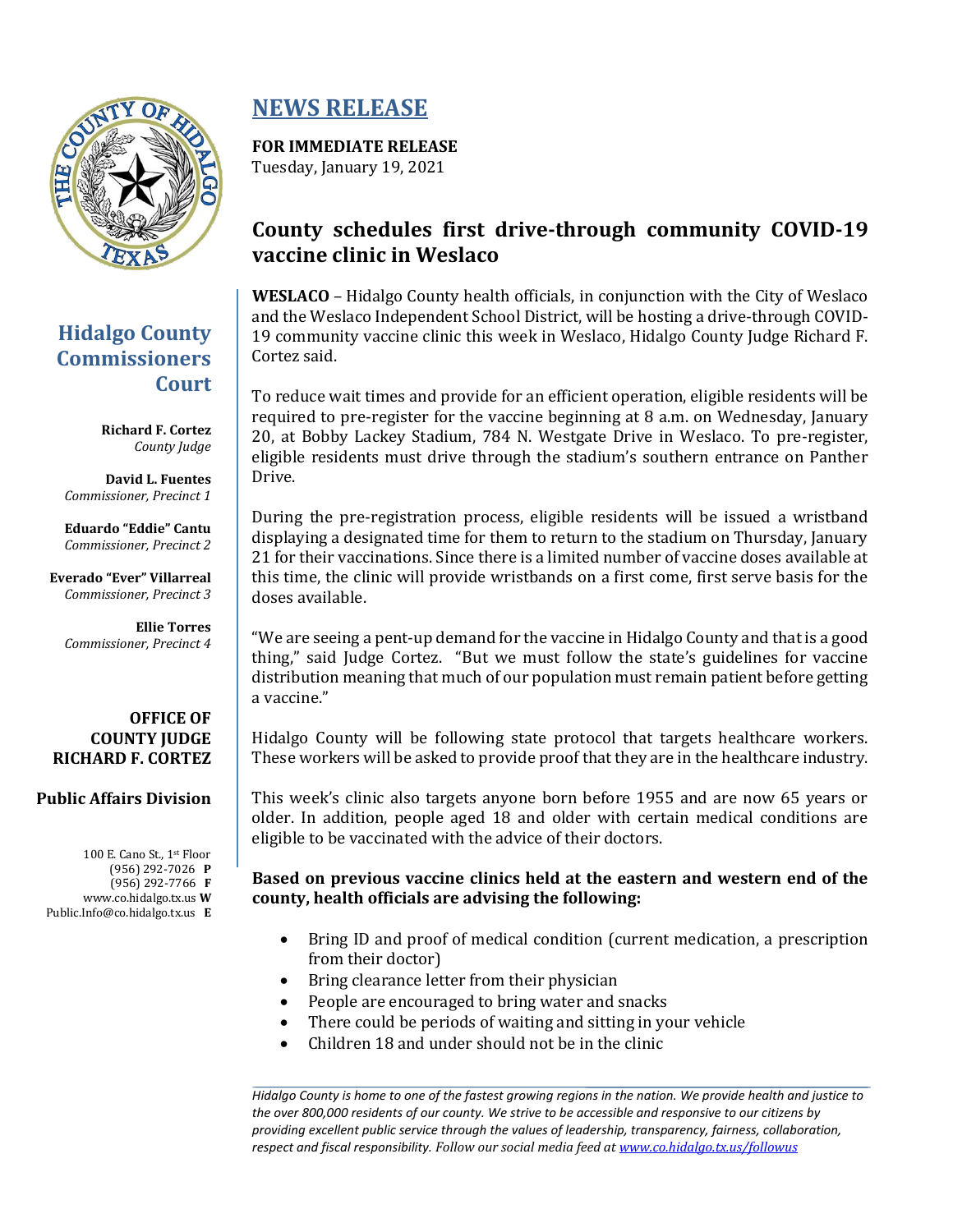

## **Hidalgo County Commissioners Court**

**Richard F. Cortez** *County Judge*

**David L. Fuentes** *Commissioner, Precinct 1*

**Eduardo "Eddie" Cantu** *Commissioner, Precinct 2*

**Everado "Ever" Villarreal** *Commissioner, Precinct 3*

**Ellie Torres** *Commissioner, Precinct 4*

#### **OFFICE OF COUNTY JUDGE RICHARD F. CORTEZ**

#### **Public Affairs Division**

100 E. Cano St., 1st Floor (956) 292-7026 **P** (956) 292-7766 **F** www.co.hidalgo.tx.us **W** Public.Info@co.hidalgo.tx.us **E**  Those seeking vaccines with mobility concerns may bring one person to help them

**MEDIA AVAILABILITY WILL BE HELD FOR CREDENTIALED MEDIA ON THURSDAY, JANUARY 21, AT 10 A.M. AND LASTING UNTIL 11 A.M. THIS WILL BE THE ONLY OPPORTUNITY FOR MEDIA TO CAPTURE B-ROLL AND INTERVIEW COUNTY OFFICIALS ABOUT THIS EVENT. MEDIA WILL BE DIRECTED TO A DESIGNATED MEDIA PARKING AREA ACCESSIBLE SOLELY THROUGH PIKE BOULEVARD.** 

More information, including a form that can be printed and prefilled, is available on the Hidalgo County website at [www.hidalgocounty.us.](http://www.hidalgocounty.us/)

#### **The following is the state definition for healthcare workers who are eligible for vaccinations on Thursday:**

### **First Tier**

1. Paid and unpaid workers in hospital settings working directly with patients who are positive or at high risk for COVID-19. Such as but not limited to:

a. Physicians, nurses, respiratory therapists and other support staff (custodial staff, etc.)

b. Additional clinical staff providing supporting laboratory, pharmacy, diagnostic and/or rehabilitation services

- c. Others having direct contact with patients or infectious materials;
- 2. Long-term care staff working directly with vulnerable residents. Includes:
	- a. Direct care providers at nursing homes, assisted living facilities, and state supported living centers
	- b. Physicians, nurses, personal care assistants, custodial, food service staff;

3. EMS providers who engage in 9-1-1 emergency services like pre-hospital care and transport;

4. Home health care workers, including hospice care, who directly interface with vulnerable and high-risk patients;

5. Residents of long-term care facilities.

### **Second Tier**

1. Staff working in outpatient care settings who interact with symptomatic patients. Such as but not limited to:

a. Physicians, nurses, and other support staff (custodial staff, etc.)

b. Clinical staff providing diagnostic, laboratory, and/or rehabilitation services

- c. Non 9-1-1 transport for routine care
- d. Healthcare workers in corrections and detention facilities;

2. Direct care staff in freestanding emergency medical care facilities and urgent care clinics;

3. Community pharmacy staff who may provide direct services to clients, including vaccination or testing for individuals who may have COVID;

4. Public health and emergency response staff directly involved in administration of COVID testing and vaccinations;

*Hidalgo County is home to one of the fastest growing regions in the nation. We provide health and justice to the over 800,000 residents of our county. We strive to be accessible and responsive to our citizens by providing excellent public service through the values of leadership, transparency, fairness, collaboration, respect and fiscal responsibility. Follow our social media feed at [www.co.hidalgo.tx.us/followus](http://www.co.hidalgo.tx.us/followus)*